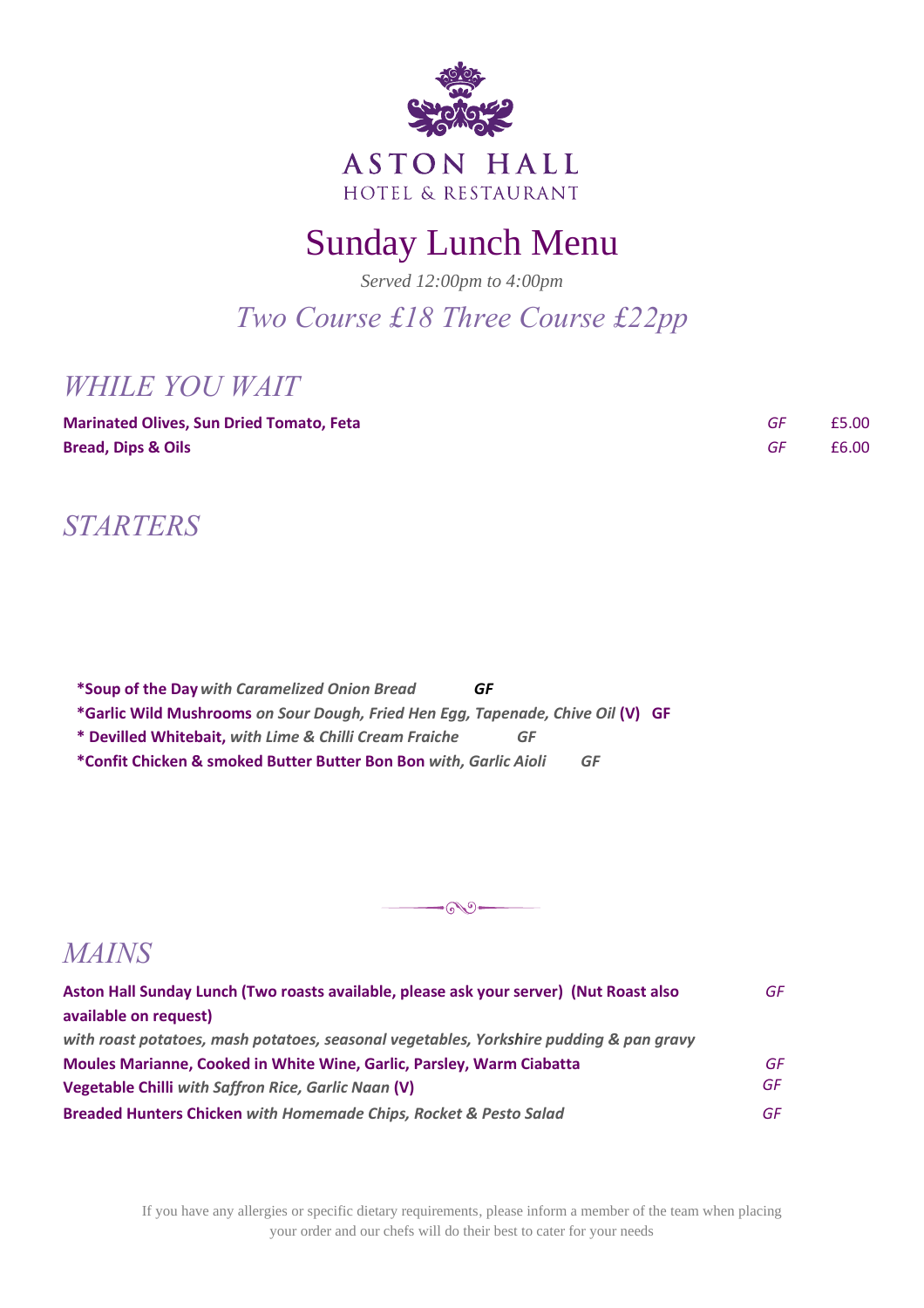

 $\rightarrow$ *SIDES*  $\epsilon$ 3 each

#### Cauliflower Cheese | Creamed Cabbage and Bacon

### *DESSERTS*

**Chocolate Cheesecake,** *with Blood Orange Sorbet, Orange Gel, Chocolate & Ginger Soil* **GF**

**Apple Crumble,** *with, Homemade Vanilla Custard, Honeycomb Ice Cream* **Bailey & Caramac Cream Brulee ,** With Chocolate Chip Short Bread, **GF Hot Lemon Curd Sponge Pudding,** Lime Sorbet, Texture of Raspberries **Ice Cream Sundae-** Brownie, selection of Ice Creams, Flake, Wafers **GF**

## *TEA, COFFEE & HOT BEVERAGES*

| <b>Americano</b>       |       |
|------------------------|-------|
| <b>Espresso</b>        | £2.95 |
| <b>Double Espresso</b> | £2.20 |
| <b>Cappuccino</b>      | £3.00 |
| Latte                  | £3.30 |
| <b>Flat White</b>      | £3.30 |
| <b>Macchiato</b>       | £3.30 |
|                        | £2.75 |
| <b>Decaffeinated</b>   | £2.95 |
| <b>Liquor Coffee</b>   | £6.95 |

 $\overbrace{\phantom{\mathcal{C}(\mathcal{C})\oplus\mathcal{C}}\mathcal{C}}^{\mathcal{C}(\mathcal{C})\oplus\mathcal{C}}$ 

If you have any allergies or specific dietary requirements, please inform a member of the team when placing your order and our chefs will do their best to cater for your needs